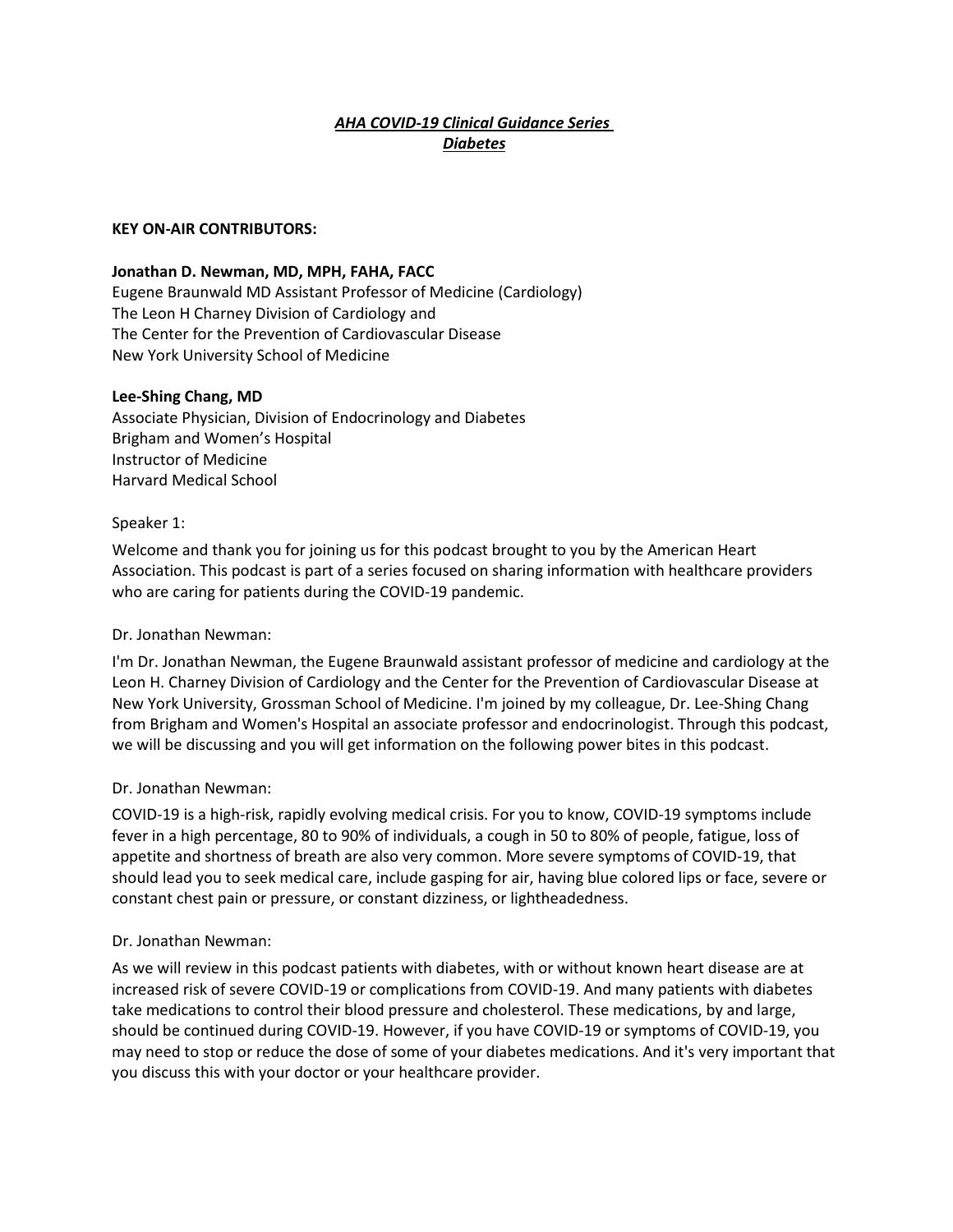## Dr. Jonathan Newman:

Hi, welcome to this podcast on diabetes, cardiovascular risks, and COVID-19. I'm joined here today by my colleague, Dr. Lee-Shing Chang from Brigham and Women's Hospital, Lee-Shing.

#### Dr. Lee-Shing Chang:

Hi, my name's Lee-Shing Chang. I'm an associate physician at Brigham and Women's Hospital in the division of endocrinology and diabetes. And I'm an instructor of medicine at Harvard Medical School as well.

#### Dr. Jonathan Newman:

Terrific. It's a pleasure to be here with you today and Dr. Chang and I are going to discuss some of the relevant issues about COVID-19 and cardiovascular risks for patients with diabetes. And there's a lot for us to cover, so why don't we jump right in?

#### Dr. Lee-Shing Chang:

Dr. Neiman, maybe I'll start by asking you, are patients with diabetes more likely to be hospitalized with COVID-19?

#### Dr. Jonathan Newman:

So, that's a great question. I think the data we have from this rapidly evolving situation suggest that there are almost overlapping pandemics or burdens of disease, in that patients or individuals with high blood pressure, who are overweight or obese, are over 65 years of age with diabetes or heart disease, are common risk factors that are present among people hospitalized with COVID-19. So, this early data in the US and in other countries suggest that diabetes is one of the common risk factors for a severe health response to COVID-19. Broadly defined as, needing to be in the hospital or to be in the intensive care unit, or worse, needing more intensive care or even dying from COVID-19.

#### Dr. Lee-Shing Chang:

And Dr. Newman, what other conditions or risk factors are associated with COVID-19?

## Dr. Jonathan Newman:

So, touched on this a little bit, but a lot of the other, what we think of as traditional risk factors for heart disease, such as high blood pressure, obesity, prior heart disease, have really in multiple populations and older age, being over age 65 to 70, seem to be the populations that are most at risk for significant COVID-19 illness, needing to be hospitalized or receive more intensive care with COVID-19.

#### Dr. Lee-Shing Chang:

And focusing specifically on patients with diabetes, do we know why patients with diabetes are more likely to be sick or at risk of more severe illness with COVID-19?

## Dr. Jonathan Newman:

Yeah. That's a really interesting question, and we don't yet know exactly why. We certainly know that there is overlapping pathology between the sort of twin pandemics of diabetes and COVID-19, that patients with diabetes who have poorly controlled blood glucose may be more susceptible to infections,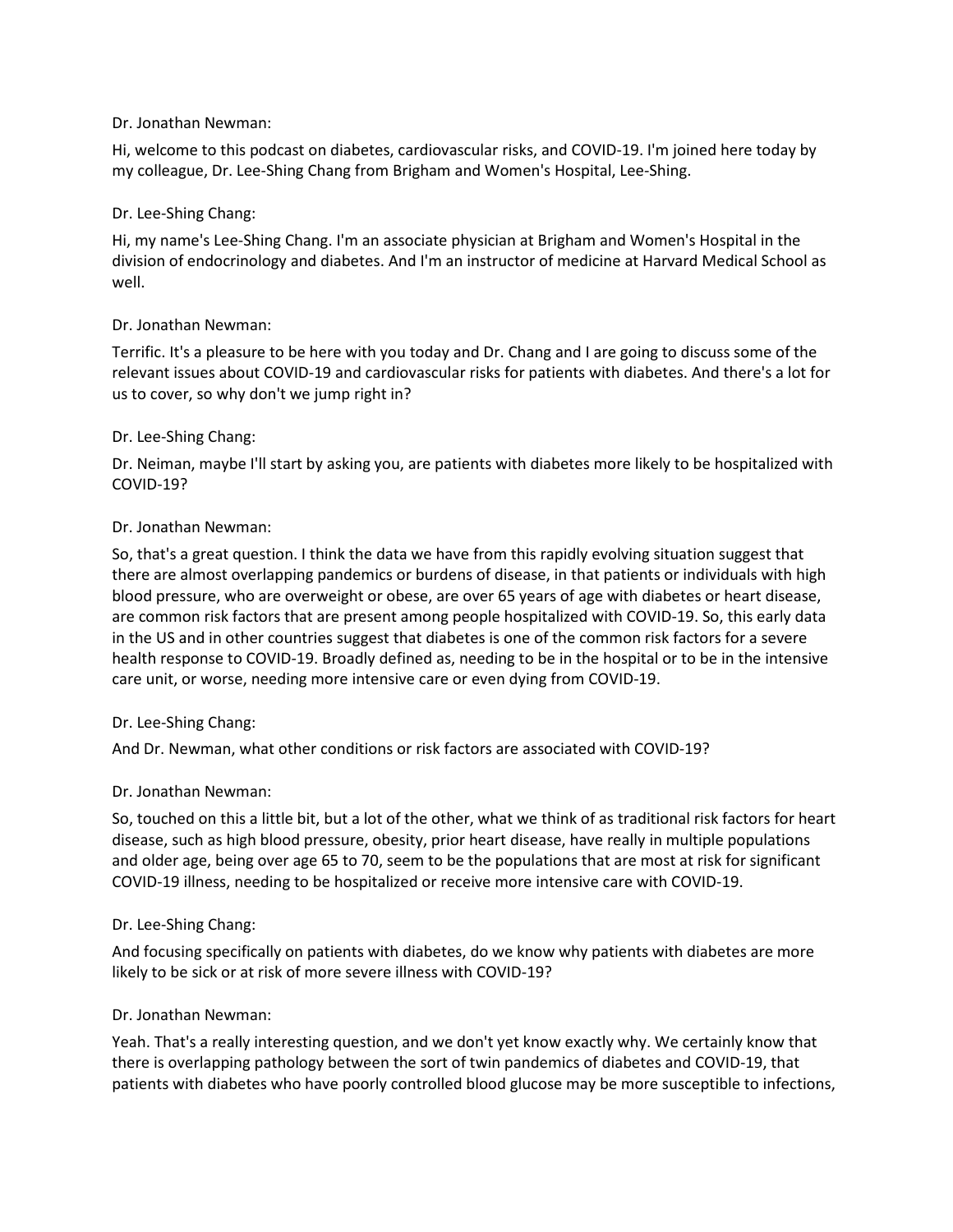or if they have infections, they may tend to have more complications, more severe infections if they do get an infection to begin with.

## Dr. Jonathan Newman:

And we know that patients with diabetes, depending on severity and duration of their diabetes, can be relatively immuno-suppressed in a way, and have greater markers of inflammation or systemic inflammatory responses, along with increased levels of coagulation or blood clotting. That may be more of a background or a predisposition to severe illness if they are infected, if they do progress with COVID-19, if they do have COVID-19 illness. So, that's a really interesting question and area that I don't think we fully understand yet.

# Dr. Lee-Shing Chang:

Shifting gears a bit, Dr. Newman, I'd like to talk a bit about medications and use of medications with diabetes and cardiovascular disease, or increased risk for cardiovascular disease, in the setting of COVID-19. To start with, we know many patients with diabetes take medications to help control blood pressure or to protect their kidneys. Do we know anything about these medications and their use in the setting of COVID-19?

# Dr. Jonathan Newman:

So, that's another great question. There's been a lot of concern about medication use for patients at risk for, or with COVID-19 illness. And it's been recognized that the virus, the SARS coronavirus 2, interfaces with a part of the system in the physiologic system called the Renin-angiotensin-aldosterone system, that is involved with blood pressure regulation and neural hormonal response and control the blood pressure, that the SARS virus uses a specific protein of this pathway to access cells, and cells of the lungs in particular, for infection. Certain medications, called ACE inhibitors or angiotensin-converting enzyme inhibitors, or angiotensin receptor blocker type twos, ARBs, interact with levels of this receptor.

## Dr. Jonathan Newman:

And there was concern that these agents may either potentiate infection, or increase risk of infection, or progression of infection, or potentially even be protective. But I can tell you now that the totality of current evidence, including some work that we're doing here at NYU, and I'm sure that's ongoing at other institutions, suggest that this is not the case and that these medications, these class of medications, like ACE inhibitors for blood pressure, or for protecting the kidney for people with diabetes, they have well-established benefits for diabetes. And that statements from the American Heart Association, the American College of Cardiology and others recommend continuing these medications, the RAAS inhibitors like ACE inhibitors and ARBs, in the COVID-19 pandemic. But we recognize that we need to know more about what's going on and potential medication interactions. But as of now, I would say that the consensus is to continue these medications during this ongoing pandemic.

# Dr. Lee-Shing Chang:

Great, thanks Dr. Newman, I think this is a very hot area of research that we're looking into currently, overall, and it's very helpful to know that as far as we know currently, there's no contraindication to using RAAS or renin-angiotensin-aldosterone system inhibitors in the setting of COVID-19, as far as we currently know.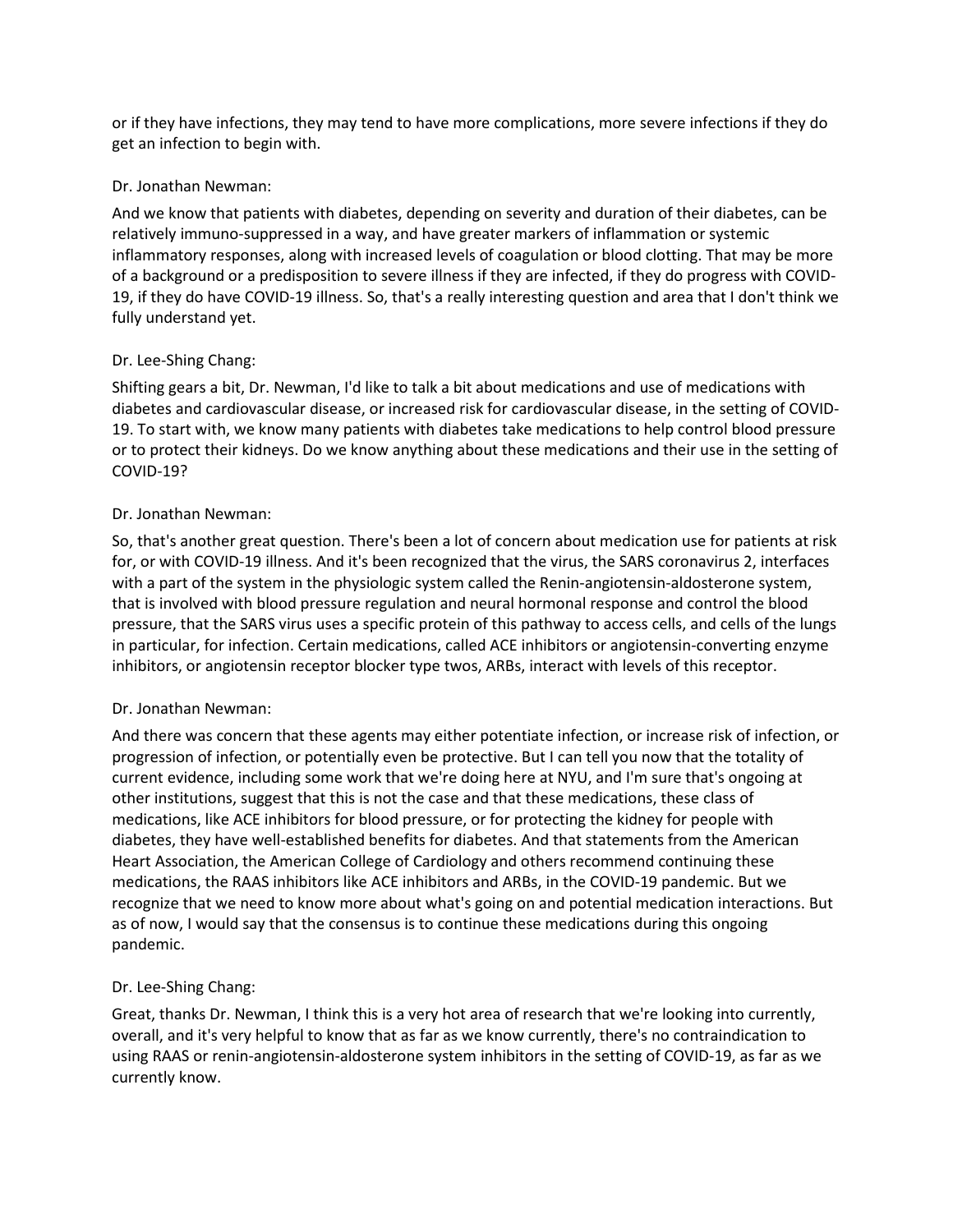#### Dr. Jonathan Newman:

Yes. I agree, as far as we know right now.

## Dr. Lee-Shing Chang:

What about other medications that we use to lower heart disease risk in diabetes such as statins? Is there anything we should know about using statins in the setting of people with diabetes and COVID-19?

## Dr. Jonathan Newman:

Yeah. It's another really interesting issue and as you know, the use of statins is really foundational for management of people with diabetes and lowering cholesterol, whether or not you've already had established heart disease or established cardiovascular disease, system-wide. There's very limited data that statins may, in fact, be protective for viral infections or bacterial respiratory infections, regardless of your diabetes status. But the data is very limited, but I think more conclusively is that there's no signal of harm, meaning as a potential person with diabetes, with or without a history of heart disease, statins are very beneficial over the long-term to reduce your risk of vascular complications. And they don't appear to increase your risk at all for any respiratory or viral infections, COVID-19 related or otherwise.

# Dr. Jonathan Newman:

So, that's another clear one, clear medication that we really should continue and continue to monitor, but certainly to continue during this burden of COVID-19 illness. I would also add that, as you know, there's a potential for anti-inflammatory properties of statins that may give some other benefit for COVID-19 or other infectious etiologies. But again, we don't have clear evidence to suggest that there's an additional benefit, but certainly no risk of continuing these medications currently. Maybe I can start to ask you some questions, Lee-Shing, as I know you're really an expert in a lot of the use of glucose lowering medications for our patients with diabetes.

## Dr. Jonathan Newman:

As you asked initially, that we know that glucose control may be important in reducing the likelihood of infection severity. What do we know about using medications to control glucose for patients with diabetes in the setting of COVID-19? Is there anything you can tell us about things we should be aware of that providers and patients should think of as they continue to care for their patients?

# Dr. Lee-Shing Chang:

Sure, Jonathan, I think this is an important and very relevant question, as many people with diabetes and COVID-19 are going to require adjustments to their diabetes medications, should they contract and have to deal with COVID-19. As you know, generally, oral glucose lowering medications should be held in most patients who have any sort of prolonged poor oral intake and acute illness. So, in particular, metformin is contraindicated in patients with impaired or compromised renal function, or with hemodynamic instability due to the increased risk of lactic acidosis. Also, sulfonylureas, which many patients with diabetes are on, can cause hypoglycemia in patients with poor oral intake as well. And in many cases in the setting of acute illness, decreased oral intake should be held.

# Dr. Lee-Shing Chang:

I think, a particularly relevant area for us to talk about is SGLT2 inhibitors and GLP-1 receptor agonists, because many patients with diabetes and knowing their increased cardiovascular risk are taking these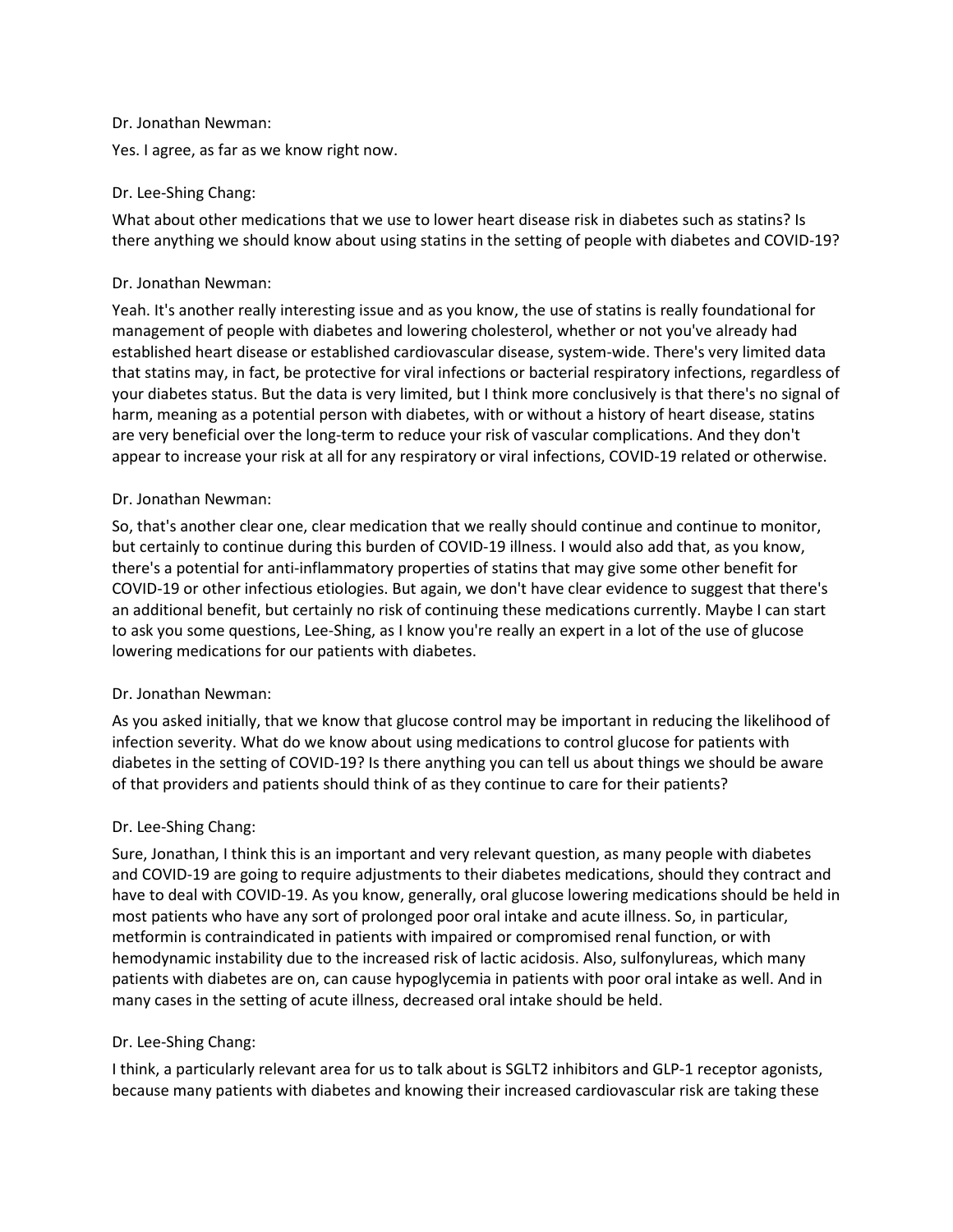medication classes, given the recent robust evidence from cardiovascular and renal outcome trials and increasing guidance from the AHA and other professional societies to use these agents, given their known benefits with these population over the past several years.

# Dr. Lee-Shing Chang:

So, regarding SGLT2 inhibitors, in particular, I've been counseling patients in particular to hold them [inaudible 00:13:33] in the setting of acute illness and decreased oral intake, as they can cause ketosis and a risk of dehydration or volume depletion. In particular, SGLT2 inhibitor use in certain settings has been associated, rarely, but there's a known association with diabetic ketoacidosis or DKA in some cases of acute illness or surgery. And, interestingly, this can occur at uncharacteristically mild to moderate levels of hyperglycemia. Sometimes we call it euglycemic DKA because it's not the type of high glucose levels above 500, or so, that we're used to seeing. Sometimes it's more like glucose levels, even in the 200s or 250s, and we're still seeing frank DKA. I know in our hospital, even over the past two weeks, we've seen several cases of DKA and euglycemic DKA in patients with type two diabetes and COVID-19.

# Dr. Lee-Shing Chang:

So, I do think that this is something that's important for us to watch out for. Personally, I've been telling my patients on SGLT2 inhibitors, that if they get sick or if their oral intake drops, and certainly in the setting of COVID-19, to hold their SGLT2 inhibitors until they're back to baseline. Regarding GLP-1 receptor agonists, these can cause nausea, they can cause gastrointestinal symptoms and they can suppress appetite as well. So, generally speaking, they should be held in the setting of acute illness and decreased oral intake as well.

## Dr. Lee-Shing Chang:

I think it's an interesting balance overall, certainly if patients are feeling well, I think these medications have really powerful and promising benefit in the setting of cardiovascular and renal risk reduction, but certainly in the setting of if patients are dealing with either a significant decreased oral intake or acute illness in the setting of COVID-19, they should be aware that they need to be vigilant about either dose reducing or stopping some of these medications.

## Dr. Lee-Shing Chang:

I think as clinicians, this is something that we can effectively counsel patients about. I'll comment too, Jonathan, I think the current evidence suggests that overall in hospitalized patients with COVID-19, that insulin is probably going to be the most prudent option for glycemic management, especially in cases of acute illness or critical illness, as is the case, generally speaking, in acute or critical illness in hospitalized patients with diabetes.

## Dr. Jonathan Newman:

That's really helpful. I mean, I think whether it's for ... The data, I think, we have now for RAAS inhibition and statin use, seems to be more on the side of continuing, even though the benefit there is more longterm. And I think as you're illustrating with the glucose lowering medications, we need to be more cautious given the changes in oral intake and the effects on acute metabolic effects in the setting of acute illness, and use of these agents with more long-term established cardiovascular benefits, certainly for, as you're illustrating or describing with the SGLT2 inhibitors and the GLP-1s, that's really helpful.

Dr. Jonathan Newman: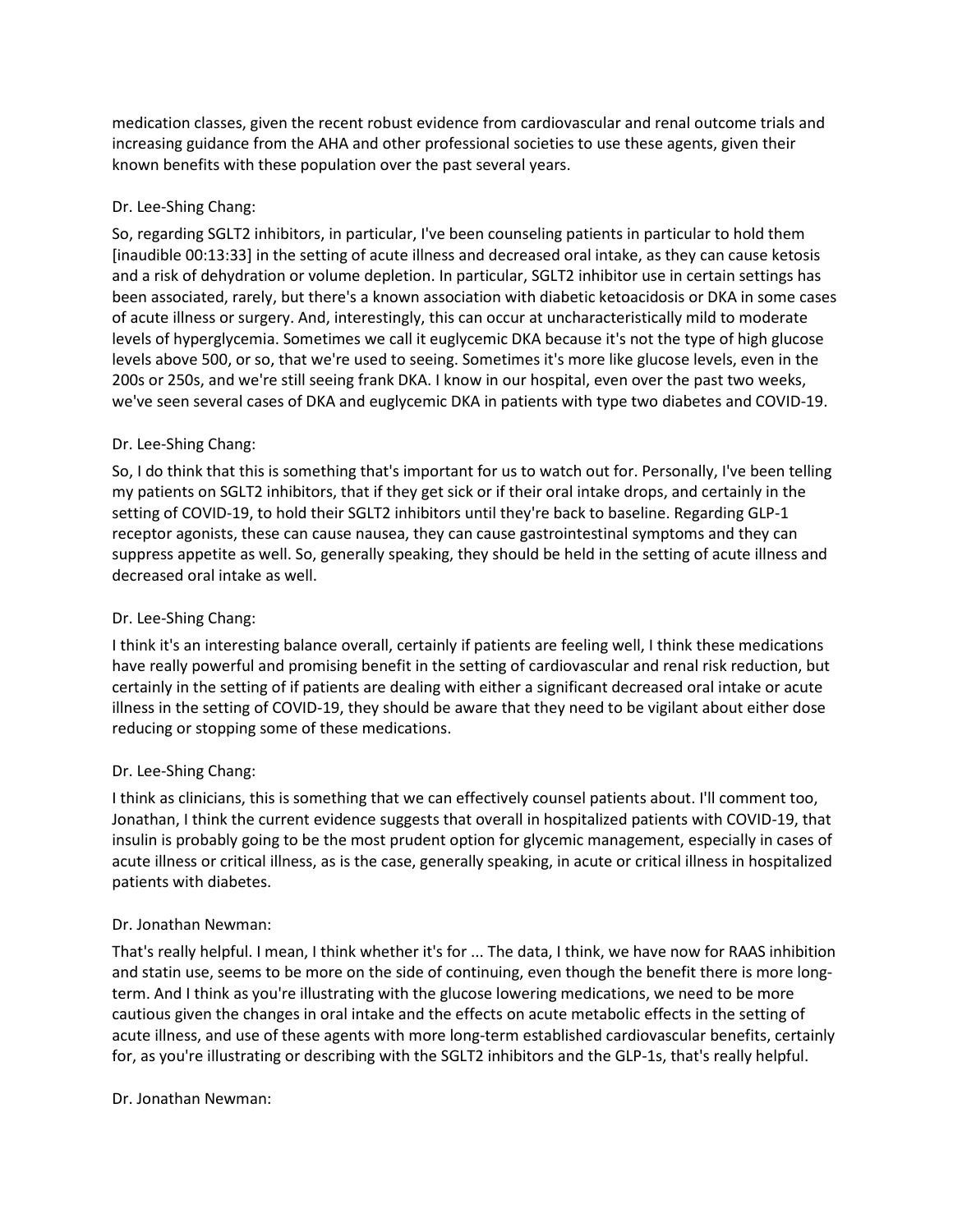And we too have seen some cases of, as you described, the euglycemic DKA for patients that are on SGLT2 inhibitors, who have come into the hospital, both prior to the COVID-19 pandemic and ongoing. So, it's really a relevant point that I think people need to keep in mind as they think about their medical care as the days move forward. So, do you have any suggestions that you can tell our audience about recommendations to patients about controlling my diabetes and heart disease risk, but also staying safe from COVID-19? It's a real balance, a real change in recommendations for, let's say, patients going to cardiac rehab or to the gym regularly to exercise, how are you counseling patients about continuing good lifestyle modification to minimize their risks and help control their diabetes in the setting of COVID-19?

# Dr. Lee-Shing Chang:

Jonathan, I think this is a key question for all the patients that we're seeing on a regular basis who have not developed COVID-19, but who have to deal with all the effects of social distancing and this new reality for the upcoming foreseeable future. Obviously, COVID-19 has caused upheaval in nearly every part of our lives from social interactions to diet, to what we put in our mouths, to exercise, to sleep, to stress levels and all of these can impact diabetes and heart disease, as we well know, and often in very negative ways. I wanted to focus at least on the diet and exercise aspects of COVID-19 life nowadays. In terms of diet, what I've noticed is two major changes in eating patterns in patients in this COVID-19 era. The first, is a decreased flexibility and access to food.

# Dr. Lee-Shing Chang:

Given social distancing I'm seeing a lot of people that obviously aren't able to go to the grocery store as often as they'd like, and hence the quality and the variety in their diets is taking a big hit. The second, is changes in food intake, so for example, grazing and increased snacking with people being at home, being near the fridge, or being near the pantry, we've heard comments about people, "gaining the COVID-19," or gaining 19 pounds, or just gaining weight overall in the setting of all these changes. And I think this is something that's important for us as clinicians to be proactively asking patients about and thinking through with them, what are behavioral changes that they need to be thinking about making?

# Dr. Lee-Shing Chang:

What are practical changes in cooking and food selection that they can make from their more limited availability? And then also, again, those behavioral modifications in terms of what is triggering them to graze, what is triggering them to snack? And thinking about ways to avoid that.

## Dr. Jonathan Newman:

Yeah. Those are really important points, especially, I think, as we're learning, you alluded to sleep disruption and stress. I mean, all of the downstream effects of some of the physical distancing, and those are really interesting perceptions that you've made and described eloquently about changes in diet and food behavior in general. I think that's a very interesting question. Personally, I've, in New York city, which has really been an epicenter of COVID-19, as you know, for my own sanity of trying to maintain my physical activity, I tend to go early in the morning to exercise in the park. And physical distancing usually at that hour of the day is pretty easy to do, but certainly later in the day it can become more challenging. And there's some concern about how best to protect oneself and others with social distancing policies. So, that was really helpful.

## Dr. Lee-Shing Chang: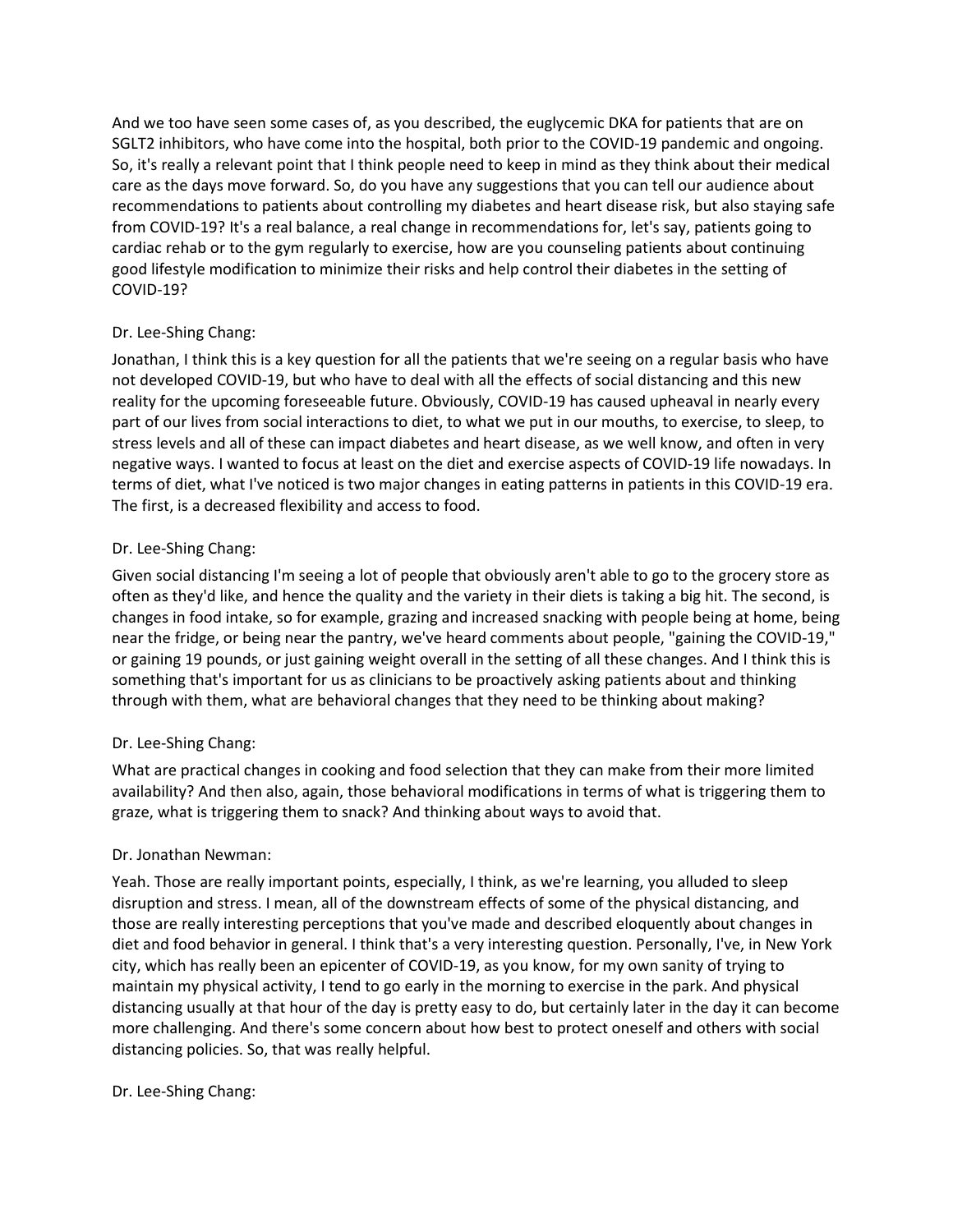Yeah. I totally agree with you, especially about the physical activity. I've been proactively asking patients, "What are you doing to stay physically active in these times?" And been getting a lot of different answers. There's one camp of patients who are actually finding themselves being much more physically active than usual because they have free time to, and the luxury of exercise machines or other things in their homes to use, or they're able to go on more walks outside while still maintaining social distancing, if they do have more public access.

# Dr. Lee-Shing Chang:

And there's another large camp of patients who are much more sedentary than they even usually are. And for those, I think, being proactive in making recommendations or really asking them, "How are you staying active?" Is helpful. I'd say, anecdotally, for me, personally, Jonathan, I actually was thinking about this and I bought a jump rope. I haven't jump-roped in 20 years, but I've been jump-roping several times a week. And just thinking about new ways of exercising that, I think, are really helpful to give ideas to patients and to really speak from our own experience as well, I think that's really resonated.

## Dr. Jonathan Newman:

That's a great one. I'm a firm believer in jump rope. I actually, a couple of years ago, I started doing that and it is an easy way to get some physical activity in the hectic lives that we all lead, now even more so. As you're recommending and identifying, personalizing some of the preventive recommendations to the current environment is really important and that's really helpful to hear.

Dr. Lee-Shing Chang:

Agreed.

# Dr. Jonathan Newman:

Okay. So, maybe I'll make a couple points here as a call to action and then my colleague, Dr. Chang can also chime in and reiterate anything and emphasize. So, COVID-19 is a high risk, rapidly evolving medical crisis, and given the cardiovascular risk for patients with diabetes, with or without established or known heart disease, or vascular disease, along with some of the emerging data we have about the cardiovascular effects of COVID-19, the intersection of the dual epidemics, as we're calling it, of COVID-19 and diabetes, really warrants careful attention, monitoring and personalized treatment decisions. And with integration of the data and the work that we're doing, we can strive to improve outcomes and care for all our patients through the COVID-19 epidemic. Few closing thoughts, Dr. Chang, anything that you'd like to close with?

# Dr. Lee-Shing Chang:

I think, as we know, John, this is still a very rapidly evolving area of research. And so, as far as we best know, just to summarize, we can still continue to use RAAS inhibitors and statins in these settings. But I totally agree with your key recommendation to individualized care, especially with things like glucoseoriented regimens and patients with diabetes, and just really being responsive to patient's needs and unique situations at this time, especially about lifestyle counseling and changes.

## Dr. Jonathan Newman:

That's terrific. I would like to remind our audience to please return online to the AHA Professional Heart Daily for additional podcasts that are planned and ongoing for this series, which include COVID-19 and